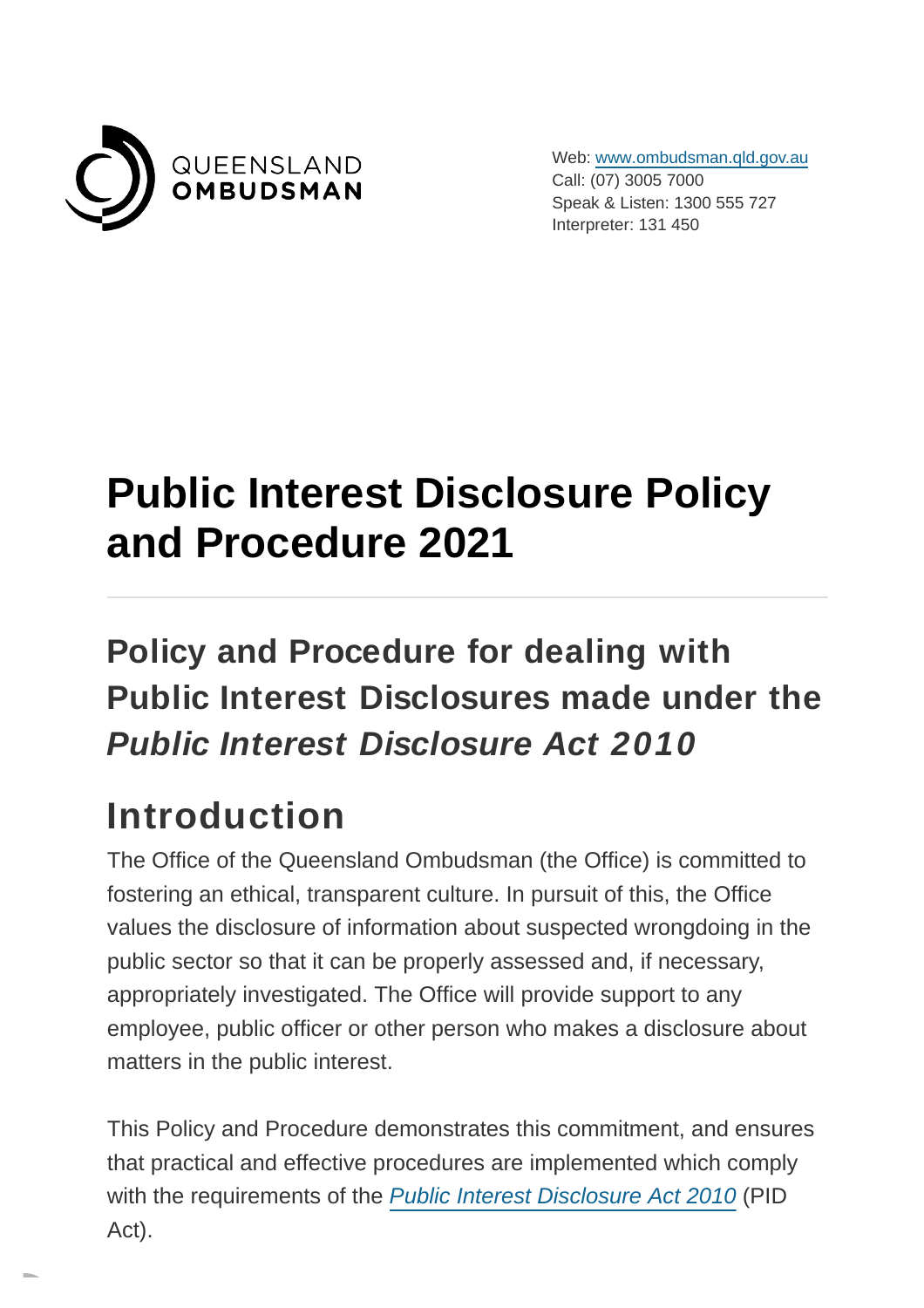This Policy and Procedure applies to anyone, including Ombudsman officers, wishing to make a public interest disclosure.

This Policy and Procedure has been prepared to comply with section 28 of the PID Act. This Policy and Procedure complies with the Public Interest Disclosure Standards issued by the Queensland Ombudsman as the oversight agency under the PID Act.

#### **What does the procedure cover?**

The follo[wing information is included in the Policy and](https://www.ombudsman.qld.gov.au/ArticleDocuments/483/Queensland_Ombudsman_Public_Interest_Disclosure_Procedure_2021_PUBLIC.pdf.aspx) Procedure (PDF 263.4KB):

- Policy statement
- Purpose
- PID Management Program
- Why make a PID?
- What is a Public Interest Disclosure?
- Who can a PID be disclosed to?
- How to make a PID
- Deciding whether a matter is a PID
- Assessing a PID
- Referring a PID
- Risk assessment and protection from reprisal
- Declining to take action on a PID
- Communication with disclosers
- Confidentiality
- Support for disclosers
- Taking action on a PID
- Rights of subject officers
- Record-keeping
- Roles and Responsibilities
- Definitions (meanings of words and acronyms used in this Policy and Procedure)